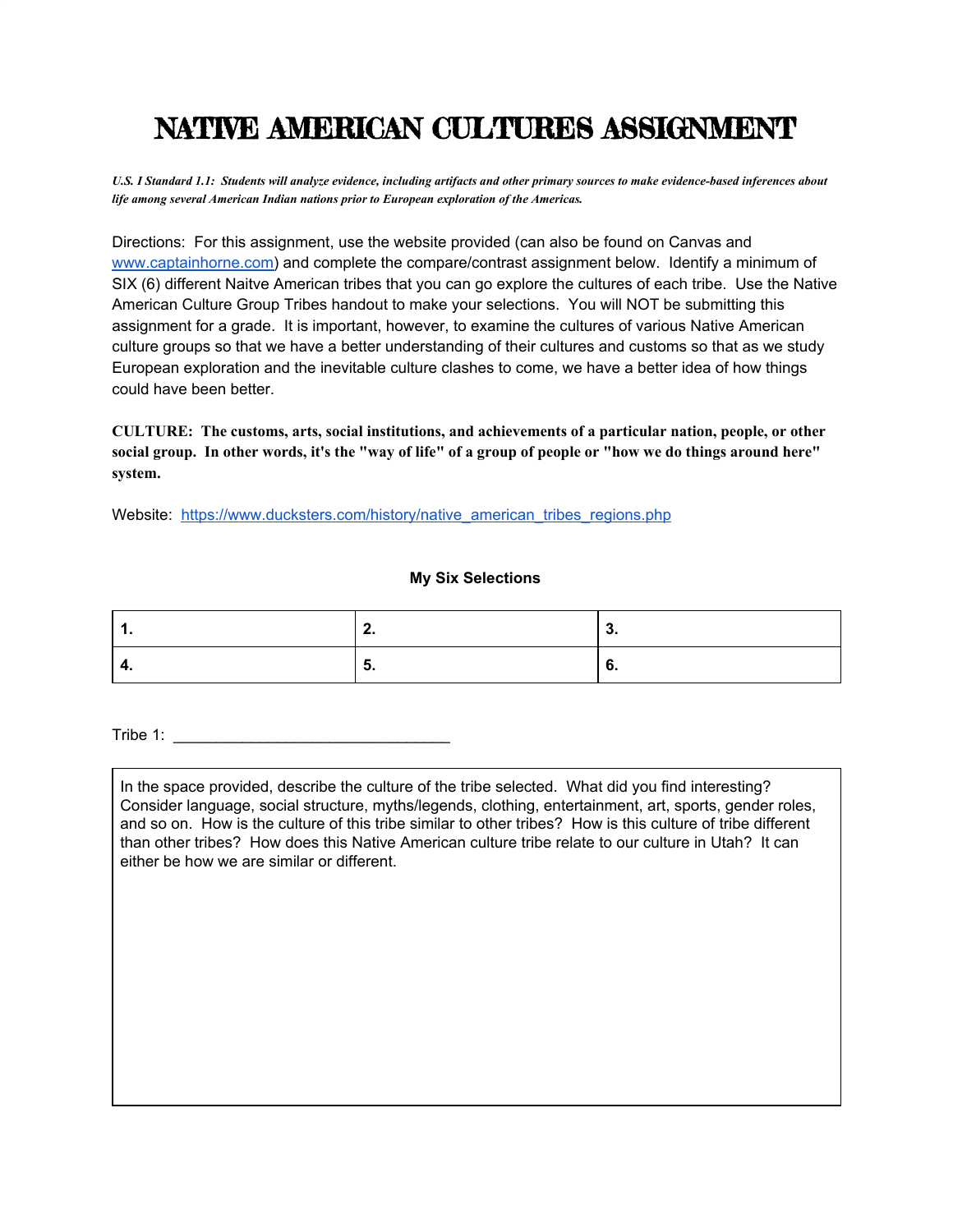Tribe 2: \_\_\_\_\_\_\_\_\_\_\_\_\_\_\_\_\_\_\_\_\_\_\_\_\_\_\_\_\_\_\_\_

In the space provided, describe the culture of the tribe selected. What did you find interesting? Consider language, social structure, myths/legends, clothing, entertainment, art, sports, gender roles, and so on. How is the culture of this tribe similar to other tribes? How is this culture of tribe different than other tribes? How does this Native American culture tribe relate to our culture in Utah? It can either be how we are similar or different.

Tribe 3: \_\_\_\_\_\_\_\_\_\_\_\_\_\_\_\_\_\_\_\_\_\_\_\_\_\_\_\_\_\_\_\_

In the space provided, describe the culture of the tribe selected. What did you find interesting? Consider language, social structure, myths/legends, clothing, entertainment, art, sports, gender roles, and so on. How is the culture of this tribe similar to other tribes? How is this culture of tribe different than other tribes? How does this Native American culture tribe relate to our culture in Utah? It can either be how we are similar or different.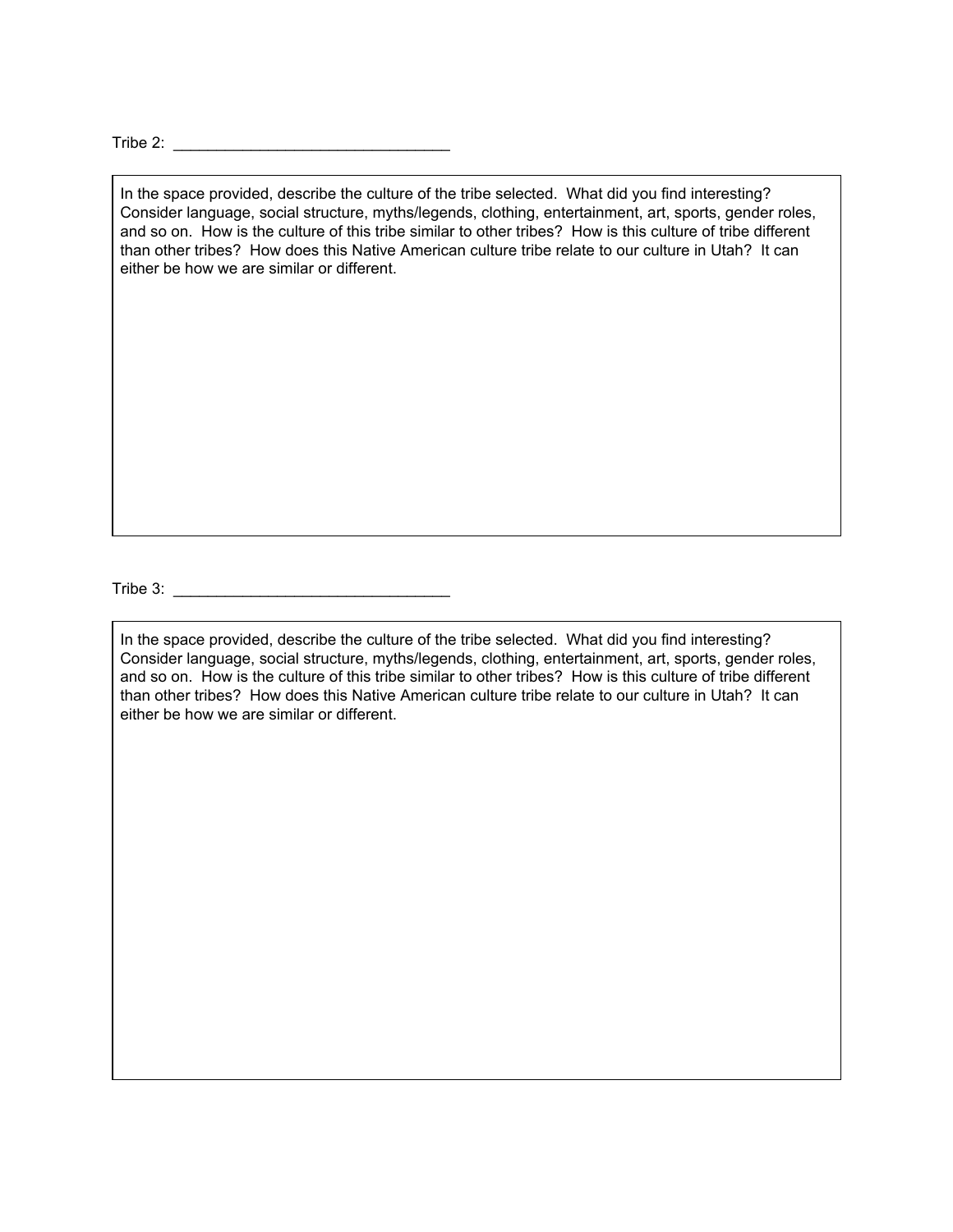Tribe 4:  $\qquad \qquad$ 

In the space provided, describe the culture of the tribe selected. What did you find interesting? Consider language, social structure, myths/legends, clothing, entertainment, art, sports, gender roles, and so on. How is the culture of this tribe similar to other tribes? How is this culture of tribe different than other tribes? How does this Native American culture tribe relate to our culture in Utah? It can either be how we are similar or different.

Tribe 5: \_\_\_\_\_\_\_\_\_\_\_\_\_\_\_\_\_\_\_\_\_\_\_\_\_\_\_\_\_\_\_\_

In the space provided, describe the culture of the tribe selected. What did you find interesting? Consider language, social structure, myths/legends, clothing, entertainment, art, sports, gender roles, and so on. How is the culture of this tribe similar to other tribes? How is this culture of tribe different than other tribes? How does this Native American culture tribe relate to our culture in Utah? It can either be how we are similar or different.